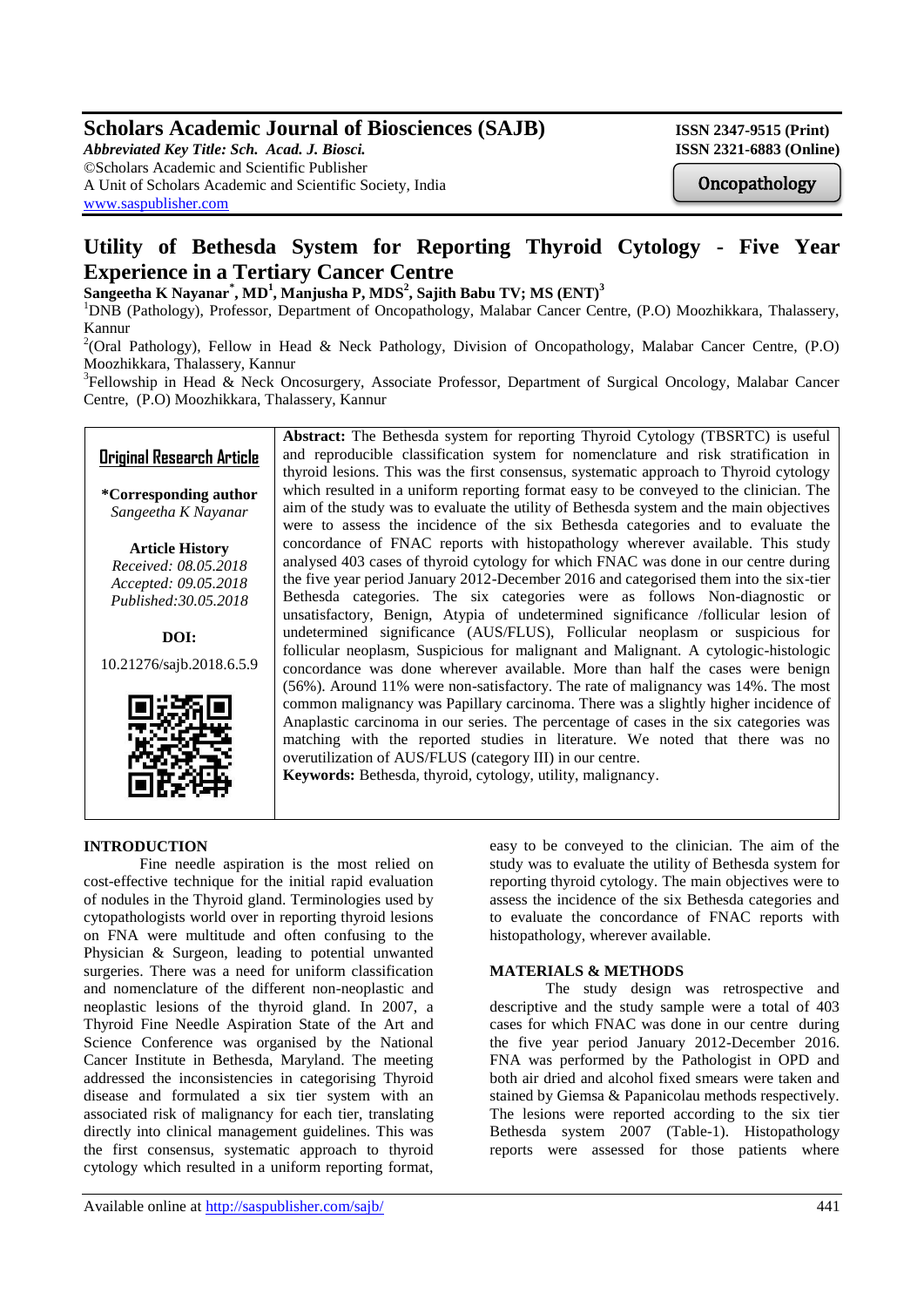### **Sangeetha K Nayanar** *et al.***, Sch. Acad. J. Biosci., May 2018; 6(5): 441-445**

thyroidectomies were performed and the cytologic- histologic concordance was evaluated.

| $\overline{I}$ | Non-diagnostic or unsatisfactory                                                          | *cyst fluid only                                       |
|----------------|-------------------------------------------------------------------------------------------|--------------------------------------------------------|
|                |                                                                                           | *acellular specimen                                    |
|                |                                                                                           | *others (obscuring blood clot etc)                     |
| $\mathbf{I}$   | Benign                                                                                    | *Consistent with a benign follicular nodule (includes  |
|                |                                                                                           | adenomatous/colloid nodule)                            |
|                |                                                                                           | * Consistent with lymphocytic (Hashimoto's)            |
|                |                                                                                           | thyroiditis in the proper clinical context             |
|                |                                                                                           | * Consistent with granulomatous (subacute) thyroiditis |
| $\rm III$      | Atypia of undetermined significance<br>/follicular lesion of undetermined<br>significance |                                                        |
| IV             | Follicular neoplasm or suspicious for                                                     | Specify if Hurthle cell(oncocytic)type                 |
|                | follicular neoplasm                                                                       |                                                        |
| V              | Suspicious for malignant                                                                  | *Suspicious for papillary carcinoma                    |
|                |                                                                                           | * Suspicious for medullary carcinoma                   |
|                |                                                                                           | * Suspicious for metastatic carcinoma                  |
|                |                                                                                           | * Suspicious for lymphoma                              |
| VI             | Malignant                                                                                 | *Papillary carcinoma                                   |
|                |                                                                                           | *Poorly differentiated(insular)carcinoma               |
|                |                                                                                           | *Medullary carcinoma                                   |
|                |                                                                                           | *Undifferentiated(anaplastic) carcinoma                |
|                |                                                                                           | *Squamous cell carcinoma                               |
|                |                                                                                           | *Carcinoma with mixed features(specify)                |
|                |                                                                                           | *Metastatic carcinoma                                  |
|                |                                                                                           | *NHL                                                   |
|                |                                                                                           | *Others                                                |

### **Table-1: TBSRTC-recommended diagnostic categories**

#### **Table-2: BSRTC: implied risk of malignancy and recommended clinical management**

| <b>Diagnostic category</b>                       | <b>Malignancy</b> | <b>Usual management</b>              |
|--------------------------------------------------|-------------------|--------------------------------------|
|                                                  | risk $(\% )$      |                                      |
| Non-diagnostic or unsatisfactory                 | $1 - 4$           | Repeat FNA with ultrasound guidance  |
| Benign                                           | $0 - 3$           | Clinical follow up                   |
| Atypia of undetermined significance /follicular  | $5 - 15$          | <b>Repeat FNA</b>                    |
| lesion of undetermined significance              |                   |                                      |
| Follicular neoplasm or suspicious for follicular | $15 - 30$         | Surgical lobetomy                    |
| neoplasm                                         |                   |                                      |
| Suspicious for malignant                         | $60 - 75$         | Near-total Thyroidectomy or surgical |
|                                                  |                   | lobectomy                            |
| Malignant                                        | 97-99             | Near-total Thyroidectomy             |

### **RESULTS**

Of the total 403, the number of cases under the six categories is given in Table 3. Over half (56 %) were in the Bethesda category II (benign) of which the majority were colloid goitre and the rest were Thyroiditis. Among the cases of Thyroiditis, 17 were Lymphocytic with the remaining three being granulomatous& Hashimoto respectively. Around 13 (3%) were reported as category III (atypia/follicular lesion of undetermined significance)

Of the 41 cases in category IV (follicular neoplasm or suspicious for follicular neoplasm),

surgery was done in 34 and the final histopathologic diagnosis is given in Table 4. Total of 80(20%) cases were categorised as malignant (55,14%) and as suspicious for malignancy(25,6%).

The subtypes of thyroid carcinoma reported in Bethesda categories V and VI are given in Table 5. Papillary thyroid carcinoma (PTC) was the most common form of thyroid cancer among the study population (37, 9.5%) followed by of follicular thyroid carcinoma (3.5% ).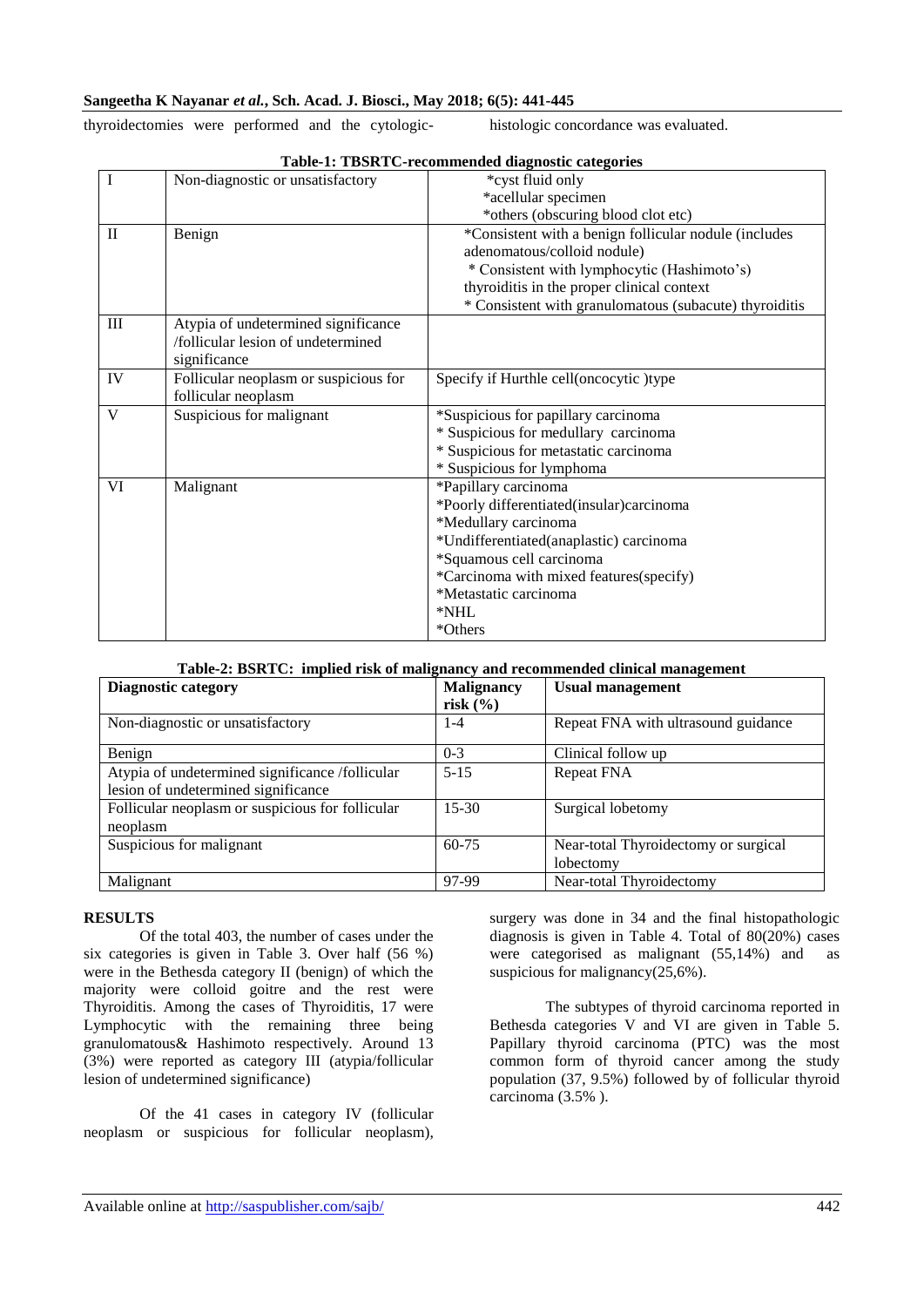|              | <b>Bethesda categories</b>                                                          |     | $\frac{6}{6}$ |
|--------------|-------------------------------------------------------------------------------------|-----|---------------|
|              | Non-diagnostic or unsatisfactory                                                    | 45  |               |
| П            | Benign                                                                              | 224 | 56            |
| Ш            | Atypia of undetermined significance /follicular lesion of undetermined significance | 13  | 3             |
| $\mathbf{I}$ | Follicular neoplasm or suspicious for follicular neoplasm                           | 41  | 10            |
|              | Suspicious for malignant                                                            | 25  | 6             |
| VI           | Malignant                                                                           | 55  | 14            |

|  | Table-3: Bethesda categories I-VI of study cases |  |  |
|--|--------------------------------------------------|--|--|
|  |                                                  |  |  |

#### **Table-4**: **Histologic subtype of Bethesda category IV**

| Histopathology                            |  |
|-------------------------------------------|--|
| Colloid goitre                            |  |
| Follicular adenoma                        |  |
| l Follicular carcinoma                    |  |
| Follicular variant of Papillary carcinoma |  |

### **Table-5: Subtypes of thyroid carcinoma reported in Bethesda categories V and VI**

| Subtypes of thyroid carcinoma | N              | $\frac{0}{0}$ |
|-------------------------------|----------------|---------------|
| Papillary carcinoma           | 37             | 9.5           |
| Follicular carcinoma          | 14             | 3.5           |
| Anaplastic carcinoma          | 13             | 3.25          |
| Insular carcinoma             | 12             | 3             |
| Medullary carcinoma           |                | 0.5           |
| Metastatic carcinoma          | $\mathfrak{D}$ |               |

#### **DISCUSSION**

Thyroid nodules are a common clinical scenario and FNA alongside an ultrasound is often the investigation of choice. The implementation of the Bethesda System for Reporting Thyroid Cytopathology (TBSRTC) has standardized nomenclature and categorised thyroid disease into six categories as well as provided its implied risk of malignancy as shown in Tables 1 & 2. Several studies have reported on the efficacy of TBSRTC in generating easily reproducible and clinically meaningful categories of thyroid disease. Using TBSRTC criteria, most thyroid nodules can effectively be organised as either benign or malignant and referred for definitive management without further testing. It was seen that the routine use of TBSRTC has been helpful in effective screening for thyroid lesions [1-3]

In our study, 11% (n 45)were reported as category I (non-diagnostic or unsatisfactory) and 56% (n 224) as category II (benign).The categories I & II patients were predominantly undergoing treatment for visceral malignancies in our centre with the thyroid nodule being noticed incidentally. Around seven cases of category I returned for a repeat FNAC and were recategorised as II. Others showed mainly degenerated fluid material implying cystic lesions.

Majority of category II were colloid goitres with rest being Thyroiditis. A meta-analysis by Bongiovanni et al showed the cases in this category ranged from 39% to 73.8% [4]. These patients are generally followed by clinical and radiological

examination periodically with a repeat FNA if there is any enlargement of the nodule.

Around 3% of our cases were categorised as III i.e- atypia of undetermined significance/ follicular lesion of undetermined significance (n 13).The main criteria for labelling a smear as III was the presence of nucleomegaly, sometimes focally and the presence of a follicular pattern. A study by Ohori & Schoedel where the review of AUS/FLUS category showed a wide variation in frequencies ranging from 0.7% to 18% [5]. Other studies have reported that there is an increase in usage of this category more than recommended. This points to the fallacies of inter-observer variation. Mathew T Olson and Syed Z Ali inferred that a finding of "nuclear atypia" co notated a higher risk of malignancy than other cytologic types of AUS atypia [6]. A recent update suggests that this category can serve as a key parameter for quality control and a regular monitoring of the rate of AUS/FLUS in the laboratory can check its over usage [7].

The criteria prescribed for reporting under TBSRTC category IV are significant alteration in the follicular cell architecture, characterized by cell crowding, micro follicles, dispersed isolated cells and scant or absent colloid [7]. In our study, among the Bethesda IV category histopathology reports of thyroidectomies were available in 34 out of 41.The histologic breakup of the remaining can be seen in Table 4. The predominant type was Follicular carcinomas (14, 34%). According to literature around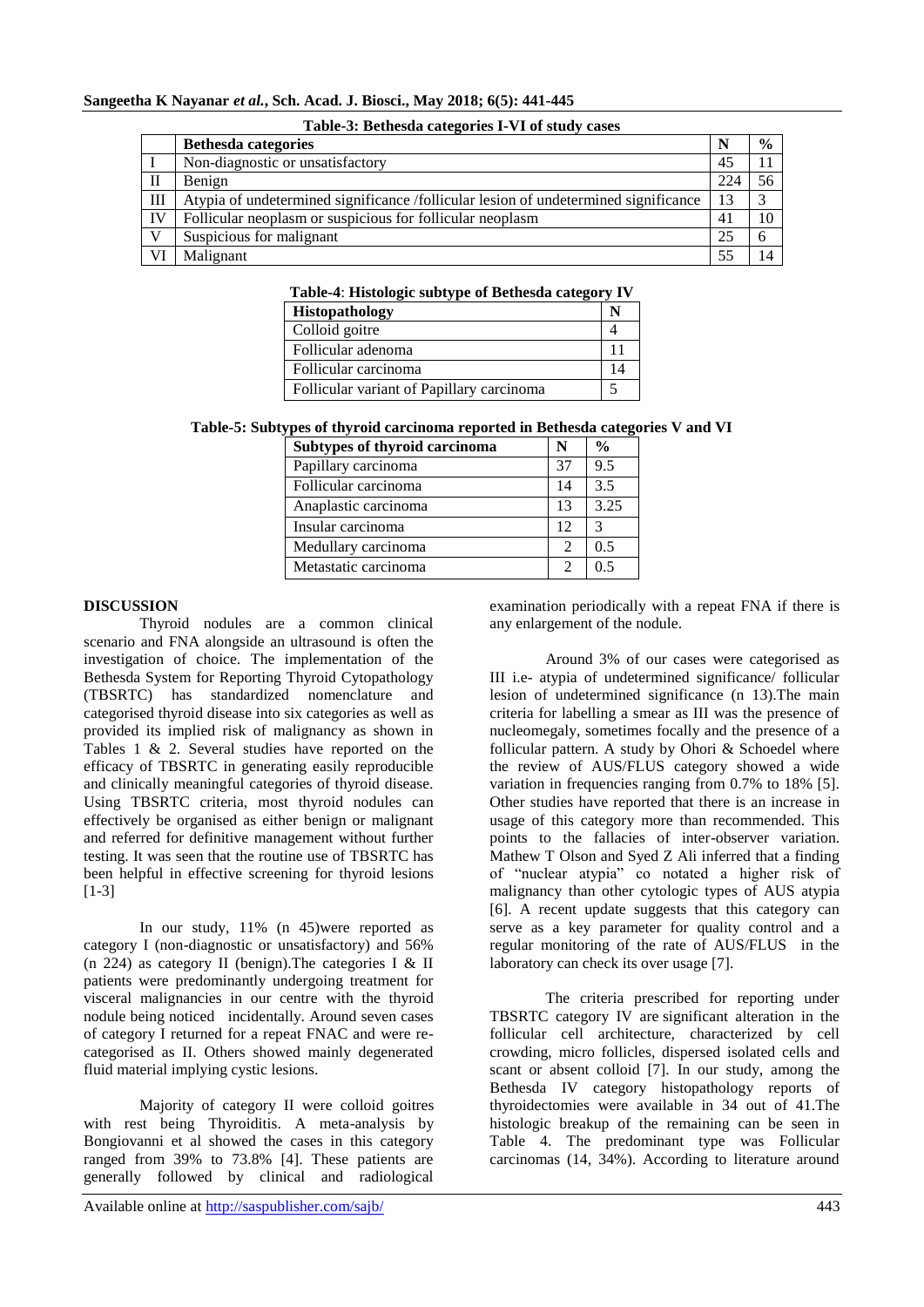15-30% of cases called Bethesda IV finally prove to be malignant.

Our study showed total of 25 cases (6%) in category V(suspicious for malignant) and 55 cases (14%) in Bethesda category VI (malignant).The commonest type reported in both categories combined was Papillary thyroid carcinoma (37, 9.5%) as depicted in Table-5. The reported rate of malignancy in a metaanalysis ranged from 2% to 16.2% with an overall of 5.4% and a risk of malignancy of 98.6% [4].

Literature review shows that 80 % of thyroid malignancies are Papillary carcinomas [9]. The management option in such cases is Near Total Thyroidectomy. Data on histologic concordance was only available in twelve cases of Papillary carcinomas and two cases of Medullary carcinomas. Among PTC, the encapsulated follicular variant which has recently been designated as non-invasive follicular thyroid neoplasm with papillary like nuclear features (NIFTP) has been shown to have overlapping nuclear features with invasive follicular variant of PTC and therefore cannot be reliably diagnosed on cytology. It is hence recommended to consider this diagnosis in indeterminate cases of thyroid cytology [10].

We found that the incidence of Anaplastic carcinoma was slightly high (3.25%) in our centre compared to few other reports. Anaplastic carcinoma was diagnosed primarily and conclusively on cytology.

 A nationwide multicenter survey by the Korean Society of Endocrine Pathologists from 42,132 cases of 16 institutes showed a mean distribution of six categories as follows: 11.1% non-diagnostic, 62.3% benign, 9.7% AUS, 0.9% FN, 6.7% SM, and 9.1% malignancy [1].

 In a study by Arul et al, of total 603 FNACs, 16 (2.7%) were non-diagnostic, benign were 393 (65.2%), AUS/FLUS were 60 (10%), FN/SFN were 64 (10.6%), suspicious for malignancy (SM) were 32 (5.3%), and malignant were 38 (6.3%) [8].

 Results of a study recounting the Australian experience with 2076 thyroid nodules in 1410 patients were as follows: 266 (12.8%) non-diagnostic, 1551 (74.7%) benign, 97 (4.7%) AUS/FLUS, 98 (4.7%) FN/SFN, 16 (0.8%) suspicious for malignancy and 48 (2.3%) malignant [11].

There has been a popular opinion that a risk based stratification based on clinical, radiological and molecular aspects should be the new line of approach in thyroid disease [7]. An international panel composed of sixteen cyto-pathologists and endocrinologists with special interest in thyroid cytology, including several co-authors of the 2010 TBSRTC Atlas, was created to analyze the current worldwide impact of TBSRTC, to

Available online at http://saspublisher.com/sajb/ 444

report on the current state of TBSRTC based upon a review of the published literature, and to provide possible recommendations for a future update of TBSRTC. They evaluated that TBSRTC is a huge success for its distinct categorisation which is clinically relevant and for the clarity of communication afforded. Latest molecular advances and American Thyroid Association 2015 guidelines has been incorporated as modifications to the existing system. The key recommendations are included in the TBRSTC II to be published in 2018 [12, 13].

### **CONCLUSION**

In our study we have found that the Bethesda system for reporting Thyroid Cytology (TBSRTC) is useful, reproducible and guides the clinician towards definitive management plans it allows for ease in efficient communication as well as decision making in management. The rate of AUS/FLUS in our centre was comparatively on the lower side of published ranges thereby suggesting that there has been no overuse of this Bethesda category. The malignancy values reported in our centre were comparable with the results of other published data.

### **ACKNOWLEDGEMENTS**

Technican & Staff of Division of Oncopathology.

### **REFERENCES**

- 1. Kim M, Park HJ, Min HS, Kwon HJ, Jung CK, Chae SW, Yoo HJ, Choi YD, Lee MJ, Kwak JJ, Song DE. The use of the Bethesda System for Reporting Thyroid Cytopathology in Korea: a nationwide multicenter survey by the Korean Society of Endocrine Pathologists. Journal of pathology and translational medicine. 2017 Jul;51(4):410.
- 2. Al Dawish MA, Robert AA, Muna A, Eyad A, Al Ghamdi A, Al Hajeri K, Thabet MA, Braham R. Bethesda System for Reporting Thyroid Cytopathology: A three-year study at a tertiary care referral center in Saudi Arabia. World journal of clinical oncology. 2017 Apr 10;8(2):151.
- 3. Guo A, Kaminoh Y, Forward T, Schwartz FL, Jenkinson S. Fine needle aspiration of thyroid nodules using the bethesda system for reporting thyroid cytopathology: An institutional experience in a rural setting. International journal of endocrinology. 2017;2017.
- 4. Bongiovanni M, Spitale A, Faquin WC, Mazzucchelli L, Baloch ZW. The Bethesda system for reporting thyroid cytopathology: a metaanalysis. Acta cytologica. 2012;56(4):333-9.
- 5. Dhume V, Kavishwar V. Impact of Bethesda System of Reporting for Thyroid Cytopathology. Int J OtorhinolaryngolClin 2014;6 (1):15-22.
- 6. Olson MT, Clark DP, Erozan YS, Ali SZ. Spectrum of risk of malignancy in subcategories of